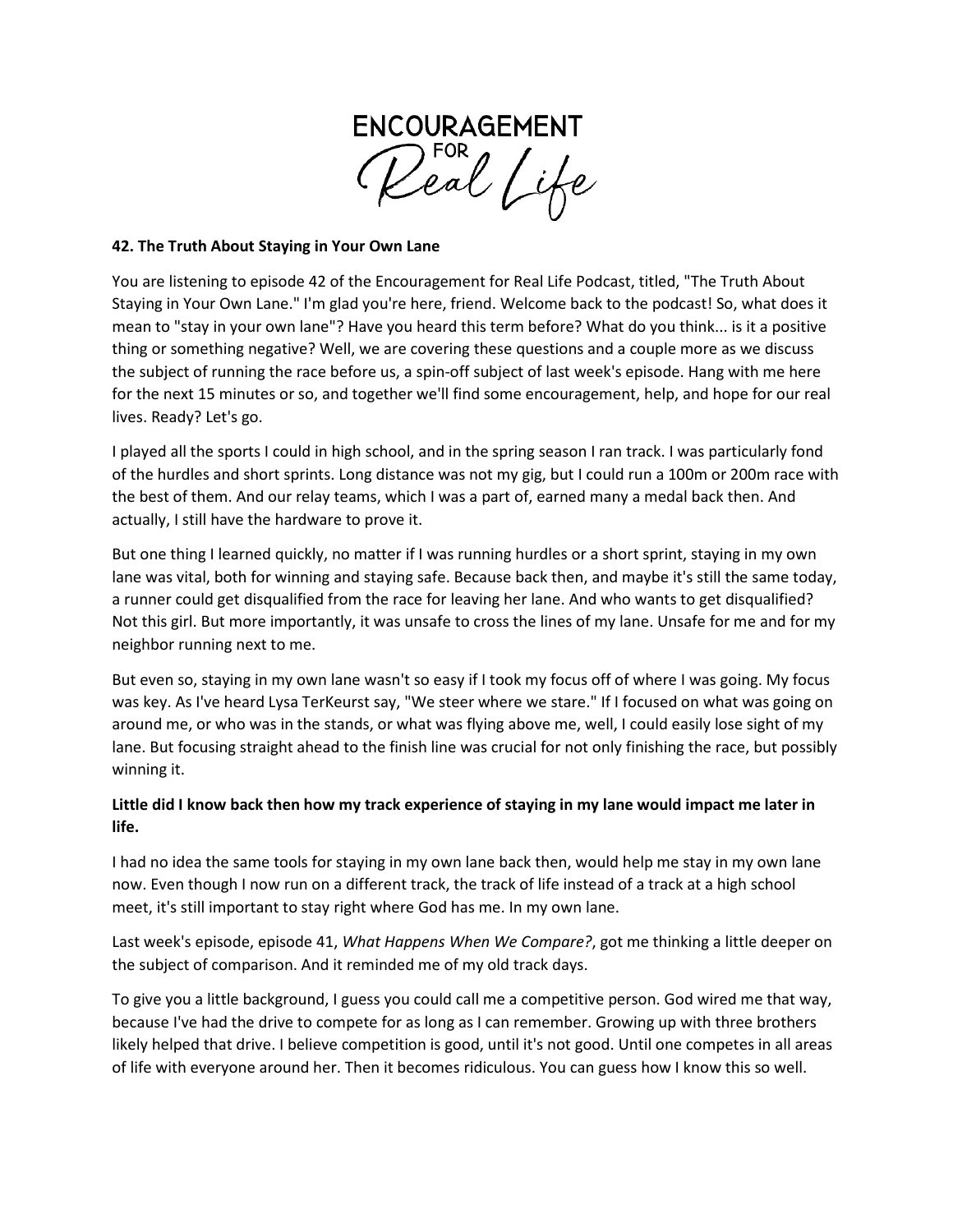But I have this burning desire within me to win. I always have. So, winning the race or game or prize has always been my goal. Nothing feels as good as being called the winner!

Sadly, one big obstacle has prevented me from winning throughout all my competitions.

#### **That one thing is comparison.**

Because when we compare ourselves with someone else, our focus shifts from where we're going to the woman or women next to us. We are no longer focused on the finish line, but instead on someone else. And when we're focused on someone else, well we just lost the ability to win.

## What do I mean?

When we compare ourselves to someone else, whether in a race or in life, we no longer see the finish line. Instead we fixate on the person we're comparing ourselves to. And remember that saying from Lysa TerKeurst, "We steer where we stare"? Wherever we're looking, that's where we're going. Looking at anything other than the finish line, well, we've just taken ourselves out of the race. We will soon be offtrack and out of our own lane.

## **To win in life, you and I must stay in our own lane.**

And by win, I mean to finish our races strong. I mean to run the race before us in life, crossing the finish line in victory.

This reminds me of 2 Timothy 4:7 GNT, "I have done my best in the race, I have run the full distance, and I have kept the faith." That's how we win in life.

But we can't do that well when our focus is elsewhere, when our focus is on comparing.

I picture each of us in our own lane. Our own lane God designed for us to journey through this life in. God has purposes and plans for us as we travel in our lanes. He's gifted each of us with certain talents and gifts to use to bless others and to glorify Him in these lanes. Our lanes might widen at times or become very narrow. Our lanes might get rocky and difficult to maneuver at other times. Yet, our lanes can also be simple and easy to wander down at other times. But no matter what we experience in our lanes, God is always right there with us. There's no better place to be than in the center of His will, in the center of His lane for each of us.

But when we shift our focus to someone else in another lane, we lose all sense of direction. We begin to do what that person is doing, we begin to want what she has, and we end up following her and we stop following God. Oh sure, God is still there and we know He will be, but just for this short while, we'll stay fixated on comparing, competing, and connecting with this one right here.

#### **We stop living when we start comparing.**

Because instead of focusing on living our best lives right now, we're choosing to focus on someone else living hers.

Keep *your head up,* your eyes straight ahead, and your focus fixed on what is in front of you. Take care you don't stray from the straight path, *the way of truth,* and you will safely reach the end of your road.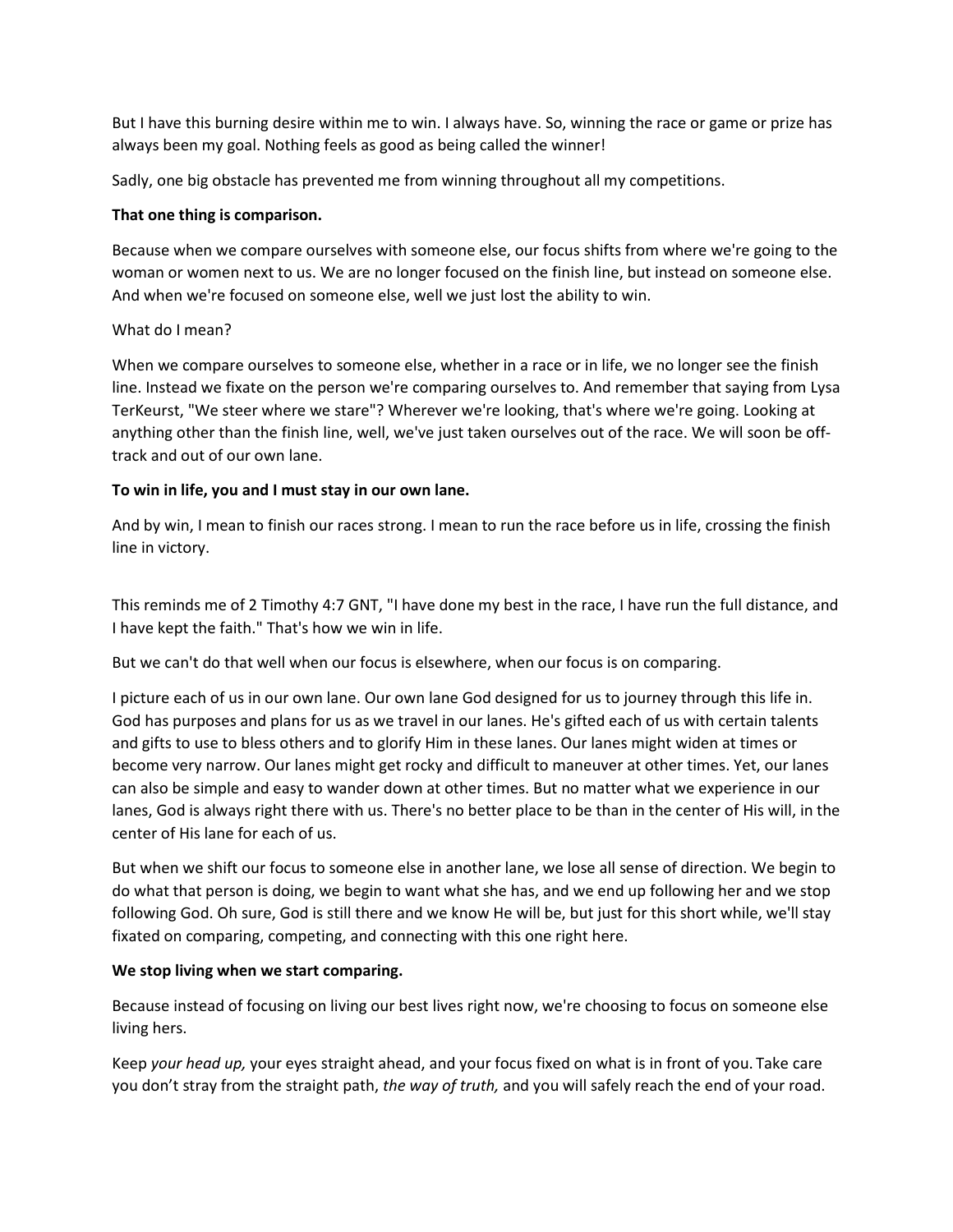Do not veer *off course* to the right or the left; step away from evil, *and leave it behind*. Proverbs 4:25-27 **VOICE** 

It's kind of like our friend who is a race car driver. Racing at our local track, he often wins because he's got experience behind the wheel of a race car. Speeding around the asphalt track, he knows the value of staying in his lane, until it comes time to pass the car ahead of him. I remember one race in particular a few years ago how he stayed in his lane cutting between two cars to pass both of them at the same time. Yikes!

The thing is, his success is also in part to his spotter, who is someone in his crew, who is strategically placed high up in the stands, able to see all that's happening on the track. His spotter guides him on every turn and in every straightaway through his earpiece.

If our friend's focus wandered to his left or to his right out there on the track, well, that would be disaster. He has no time to compare him or his racing to anyone else around him. He's too focused on racing well enough to win the race! He remains focused on what's ahead of him, on the finish line, as his spotter guides him across it to receive the winning checkered flag.

## **Goodness, we can glean so many life analogies here!**

One could be, just like our friend, may we be so consumed running our race that we have no time to look to the left or to the right to compare what we're doing with what anyone else is doing. May we be focused on living our best lives for God's glory!

And just like our friend's spotter, we have a spotter, so to speak, too. God is the one who is guiding us home safely across the finish line. If we continue to listen to Him and follow His lead, we will arrive safely to our destination in the lane He has for each of us.

We are surrounded by a great cloud of people whose lives tell us what faith means. So let us run the race that is before us and never give up. We should remove from our lives anything that would get in the way and the sin that so easily holds us back. Let us look only to Jesus, the One who began our faith and who makes it perfect. He suffered death on the cross. But he accepted the shame as if it were nothing because of the joy that God put before him. And now he is sitting at the right side of God's throne. Hebrews 12:1-2 NCV

No matter how tempting it may be, you and I have no business comparing ourselves to another when we're completely sold out on who God created us to be (we talked about this last week) and on God's amazing plans for our lives. May you and I be about doing all we can to follow and fulfill those plans, even if we're not 100% sure what those plans are at this point. We can trust God's plans for our lives are good.

And as we run the race marked out before us, staying in our own lane, we find hope and encouragement in one final verse today. When people's steps follow the Lord, God is pleased with their ways. If they stumble, they will not fall, because the Lord holds their hand. Psalm 37:23-24 NCV

God is holding our hands, friend. He's got us. Let's stay right where He has us, you in your lane and me in mine. He will safely lead us to the finish line. I'm cheering you on, friend!